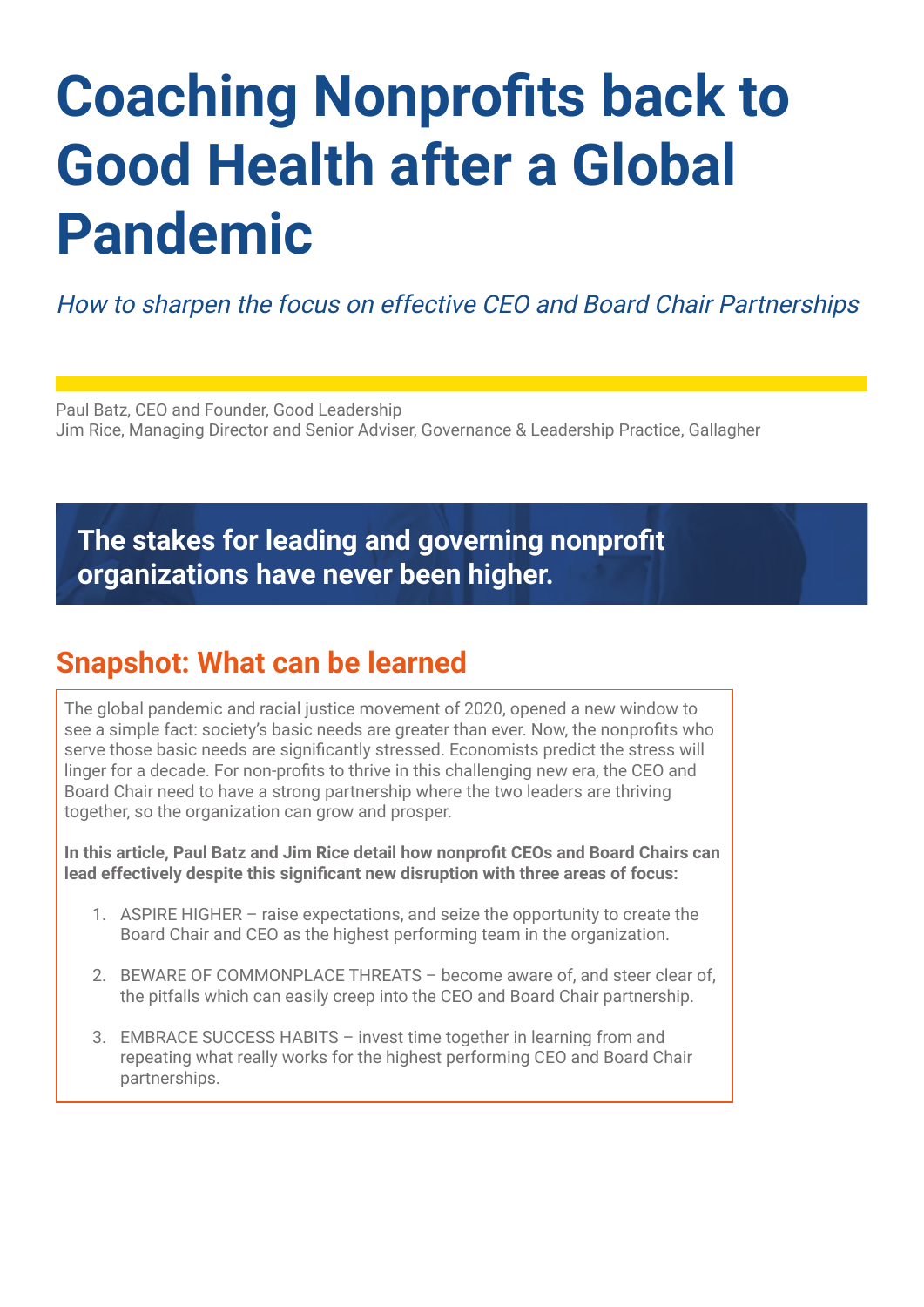## **THE SHIFTING LANDSCAPE**

In the best of times, nonprofits struggle to meet the world's most pressing needs. But as the needs rise exponentially, the revenue of nonprofits is falling precipitously. As the economy falters, the tax base shrinks, and state and municipal governments face budget shortfalls and bankruptcy. Individuals and institutions curtail giving as well. "We're striking a delicate and desperate balance," said Julie Bluhm, CEO of Guild, the largest mental health nonprofit in the state of Minnesota. She also notes:

#### **"Society now sees the need for our services with much more clarity and intensity, and securing more funding to meet the growing needs is much more difficult."**

A global pandemic and intense social unrest following the murder of George Floyd created a wave of unemployment, anger over racial injustice, human isolation, and toxic political dialogue. Any one of these forces can put immense pressure on nonprofit organizations whose mission is to improve the lives of marginalized populations. With all of these factors interwoven together, the future of many nonprofits is in jeopardy – and that's bad news for everyone. Because nonprofits bridge gaps for people and communities that slip between the work of commercial services (the "First Sector") and government (the "Second Sector"). As the "Third Sector" of society, nonprofits are often the first place people turn for needed food, housing, healthcare, spiritual, and cultural resources.

- Approximately 1.3 million 501(c)3 organizations are based in the United States,<sup>1</sup> accounting for 10 percent of the U.S. employment.<sup>2</sup>
- As of 2016, Americans contributed more than \$193 billion in time and \$390 billion in charitable giving.3
- Globally, nearly 5.6 million nonprofit organizations exist.
- International dependence on nonprofits is seen with many labels: Non-governmental Organizations (NGOs), Civil Society Organizations (CSOs), and the Third Sector.4

The Third Sector is so essential to our collective wellbeing that any weakening in this sector brings severe consequences. Economists predict the Third Sector will spend a decade recovering from COVID, throwing both the organizations and the people they serve into chaos. Simply put, needs are rapidly going up while funding and one-to-one human contact are going down. In terms of nonprofit survival, those are two dire challenges.

## **THE UNEXPECTED CHALLENGE**

But an unexpected third challenge has emerged from the pandemic, with lasting repercussions. It's a leadership breakdown that is as concerning as any financial shortfall. Because without good leadership, nothing really works – especially in these fragile times affecting the Third Sector.

While some Boards are closing ranks around their mission, many others are unraveling. The pandemic has polarized the Board experience. People are either becoming more passionate, committed, and satisfied—or very quickly the opposite direction. One executive notes that she began the pandemic serving on three Boards, however the opportunity for her to make impactful contributions has declined because of poorly run virtual Board meetings. By her own choice, she now serves on just one.

Eager new Board members enter into Board service with the expectation the organization will be clear about their mission, organized for service, and well-led. But virtual meetings are bringing out the weaknesses of fragile Boards. Strong CEOs with good Chairs and effective processes create a highly satisfying Board service. But a poor leader with an unfocused Board and bad process is unbearable. It's easy to see how when leadership falters, so does the organization and its ability to carry out the mission.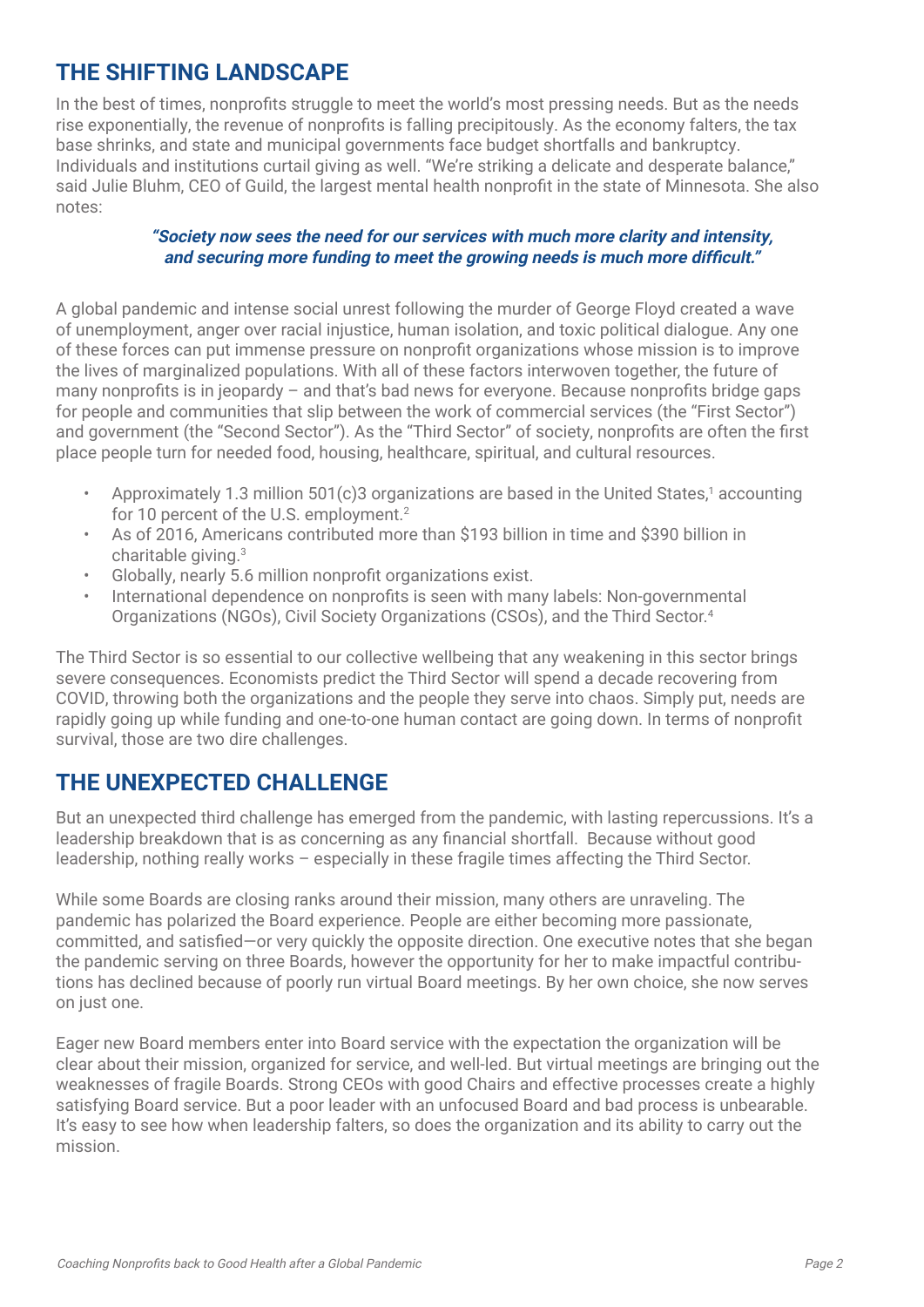The conviction at the heart of this work is an opportunity to rethink leadership and sharpen the focus on this idea:

## **The Board Chair and the CEO need to be the highest performing team in the organization.**

Three specific development areas can bring an effective sense of partnership and teamwork at the top of the organization into focus.

## **1. ASPIRE HIGHER**

Every leader and business owner knows that nothing significant ever happens alone. However, many nonprofit top executives routinely feel as if they are alone in their leadership--somehow separated and distant from the Board Chair. While many nonprofit top executives don't call themselves "CEO", their purpose is to provide insight into how anyone with the top job—that is, responsibility for mission-driven profit and loss, with titles like President, Executive Director, General Manager, or even COO—can take the lead in forging a stronger, more mutually-rewarding partnership with the Board Chair. The ongoing success of the organization is much more likely when both of these leaders *thrive together* before, during, and after board meetings. If that is not the case, it is recommended that the CEO aspire to a higher level of partnership with their Board Chair – and vice versa.

Strengthening the CEO and Board Chair partnership yields stronger pursuit of mission via these six organizational benefits:

- An engaged Board, with endless energy to advance the mission
- Reduced liabilities caused by inconsistent governance
- Faster, better decisions when presented with financial difficulties
- Engaged employees (including the CEO) who respect and trust the board
- Increased influence in the communities the organization serves
- Full pipeline of qualified future Board members

What CEO wouldn't want these benefits? If today is not a good time to improve the CEO and Board Chair partnership, then when? The shifting landscape is exactly the reason to step back, acknowledge the importance of working together, and create a new roadmap to a successful CEO and Board Chair partnership.

CEOs who have a strong partnership with their Board Chairs describe their time spent managing the Board as "energizing." They have discovered this simple truth:

## **Harmony is the enemy of high performance.**

The best nonprofit CEOs don't want a warm and fuzzy with the Board Chair relationship. Rather, they seek out a *cohesive partnership* where two strong leaders respectfully speak their minds, challenge one another, and stimulate a mutually satisfying professional friendship.

Harmony in the context of Board leadership means people don't say what they are thinking. Boards who value harmony silently punish people for speaking up, or they bore themselves into submission with trivial dialogue that sucks the life out of the (virtual) boardroom. Either way, that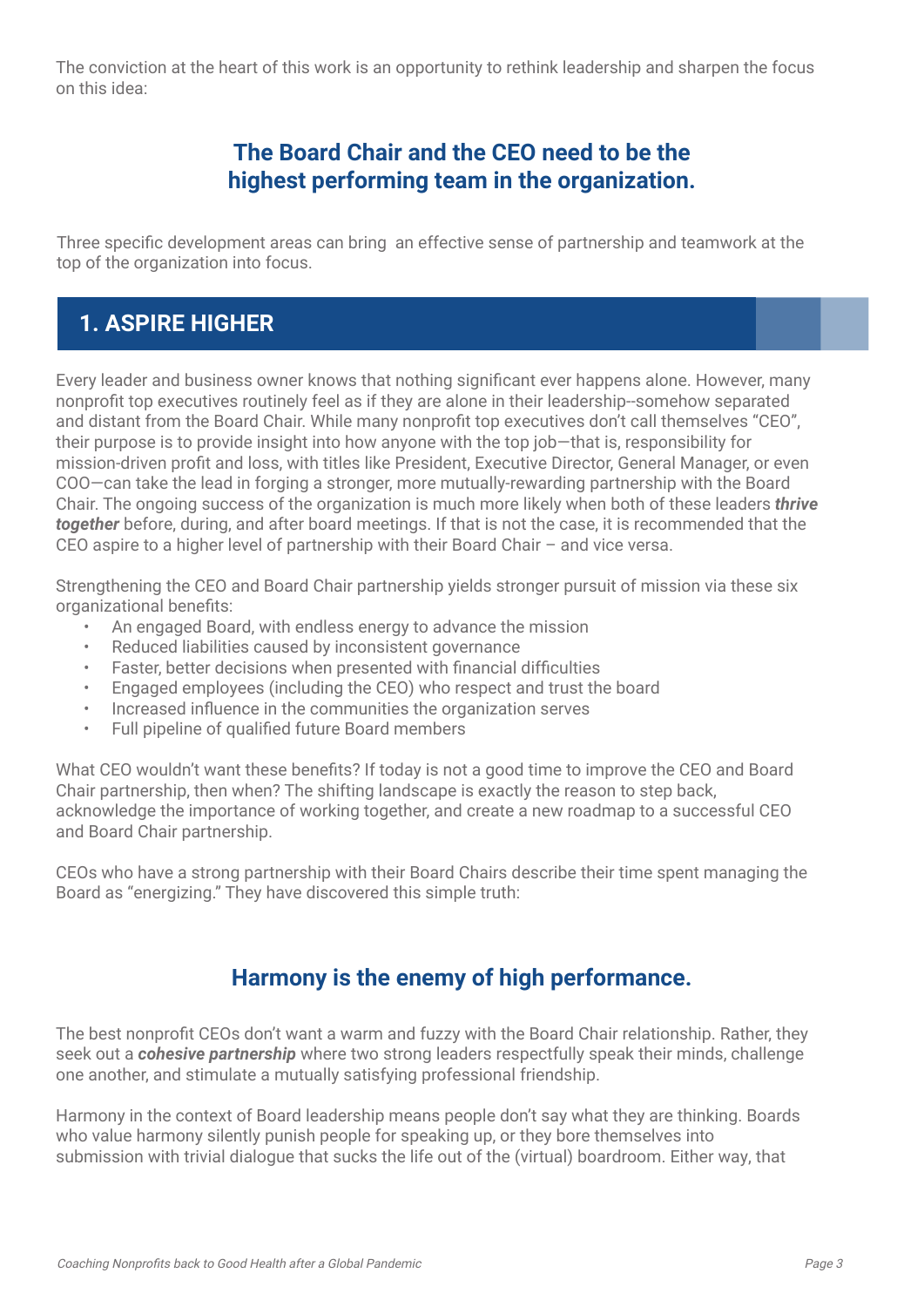culture pushes away the best and brightest Board members and muddies the most valuable decision-making.

Great Boards are fueled by thoughtful and proactive Chairs who are never satisfied with the status quo. They continuously stimulate and embrace *healthy tension* with both the CEO and the Board. Healthy tension is where people are encouraged to ask sharp questions about problems, behaviors and ideas, without criticizing people personally. Healthy tension feels respectful to everyone around the table - it's tension that feels good, keeps the Board engaged, and the organization continuously improving. Healthy tension avoids the well-known but destructive nonprofit board to leadership pattern of "good job, good job, good job—gone!"

**Getting started:** Consider these three development ideas to *aspire higher* for the Board Chair and CEO partnership at the top:

- **1. Solicit the observations of others.** A skilled interviewer can engage the Board and Executive Team members in confidential Discovery Interviews that will provide data to help both the CEO and the Board Chair improve. It is best to interview mid-year, to identify development plans for the CEO, the current Board Chair, and the incoming Chair-elect. The use of an online survey is also an easy idea to implement. Over the past 11 years, nonprofit CEOs have benefitted from measuring the *Alignment, Commitment,* and *Open Accountability*  of their executive teams by using the **Good Leadership Team Momentum Survey.**
- **2. Demonstrate effective governance.** The best CEOs and Board Chairs lead by the mantra: Our policies are our friend. Most Boards have at least one lawyer who enjoys reviewing policies, bylaws, and procedures. It is a good idea to have a small task force review the policies to ensure they are aligned with the mission, vision, and priorities. Especially when the landscape is shifting, aligning the policies is the oxygen of good board leadership.
- **3. Role-model trust-building behaviors.** Trust is an outcome of people who work together effectively in ways that stimulate the goodness in one another. Strong teams develop when the people cultivate a genuine sense of care and concern for one another. When the CEO and Board Chair treat one another with mutual respect  $-$  especially in front of the Board  $-$  the focus of the Board members can be fully on executing the mission effectively. Not on figuring out the complex social-political quirks which plague weaker boards.

Each of these team development suggestions honors the obligation of Board members who take their "duty of care" seriously. Because when the CEO and Board Chair are a tight team, the Board spends its best energy driving the organization forward – instead of political posturing.

## **2. BEWARE OF COMMONPLACE THREATS**

Difficult, unexpected changes in the market landscape bring strong CEO and Board Chair partnerships closer together. Fragile partnerships derail with the slightest economic hiccups, public health challenges, and increased funding competition. But most importantly, when the top two leaders aren't getting along, the board culture erodes into confusion and suspicion. Especially with new Board members.

When CEO and Board Chair partnerships are strained, one or both often blame policies for their difficulties. The best Board Chairs are deliberate in creating clarity about the difference between "Governing," "Volunteering," and "Managing." Governing involves professionally worrying about what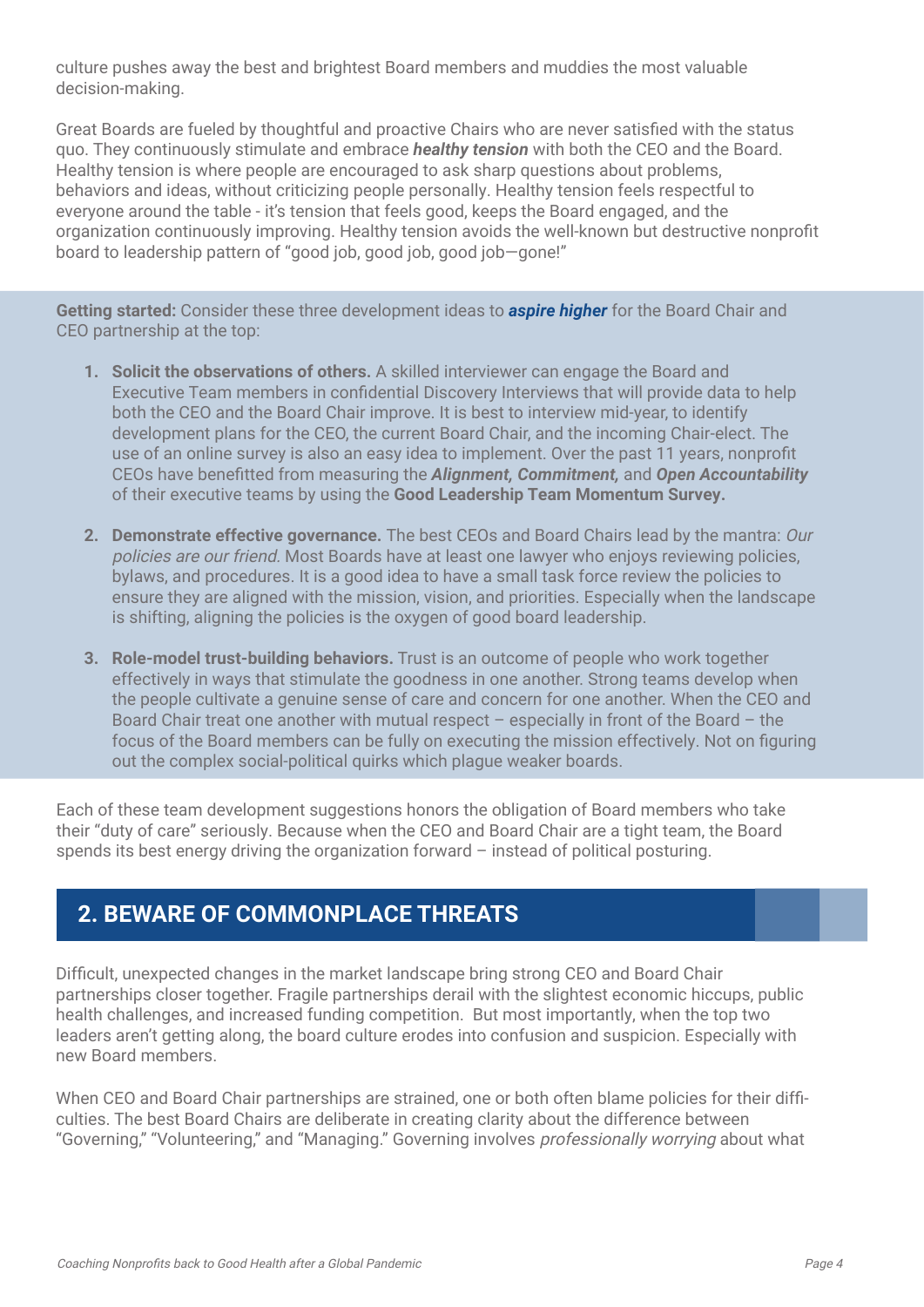could derail the effectiveness of the organization and crafting policies to ensure the mission stays on track. Volunteering is pursuing one's personal passions to help in the delivery of the mission. Fundraising is 'volunteering,' not governance. Managing is the operational work of leveraging people and resources to accomplish the organizations' plans and budgets. It is best to keep the three lines separate.

New Board members are a classic "good problem to have," but this outflow of experienced Board members, coupled with an inflow of inexperienced Board members, adds to the complexity of today's nonprofit leadership. Recently many boards are experiencing:

- Waves of experienced but disenfranchised Board Members exiting Board service
- Waves of enthusiastic but inexperienced Board Members inspired to enter Board service
- Increased difficulties weaving together a dozen or more Board volunteers with individual quirks and strengths
- Sorting through helpful or unhelpful experiences on other Boards
- Well-intentioned, passionate believers in the organization who mean well but lack good governance experience or judgment to avoid unforced errors

One veteran nonprofit CEO shared, "My Board Members are highly successful at work. They act like the professionals they are. But in this environment when they show up on the Board, they often behave like children, bickering and posturing to get their own way."

## **Consider this real-world example:**



A bold young executive, Rob, campaigned hard to become the chair of his favorite health and wellness nonprofit Board. And Marlie, the midcareer CEO, let it happen against her better judgment.

Like most nonprofit executives, the CEO has a warm heart and a forgiving soul. Marlie prides herself on looking for goodness in everyone. Even though she considered the young leader Rob to be situationally naïve and overly ambi-

tious, she endorsed him. She believed the role would be a good development experience for the young man. Marlie liked the idea of a young leader leading the path forward because the Board had recently adopted a new mission/ vision statement and organizational strategy. The management team created a simple public scorecard to guide decision-making that energized a tired employee base.

The Board followed Marlie's endorsement and elected the youngest Board Chair in the organization's history. Almost all the organization's constituents were excited to see the young executive become a passionate spokesperson for the organization.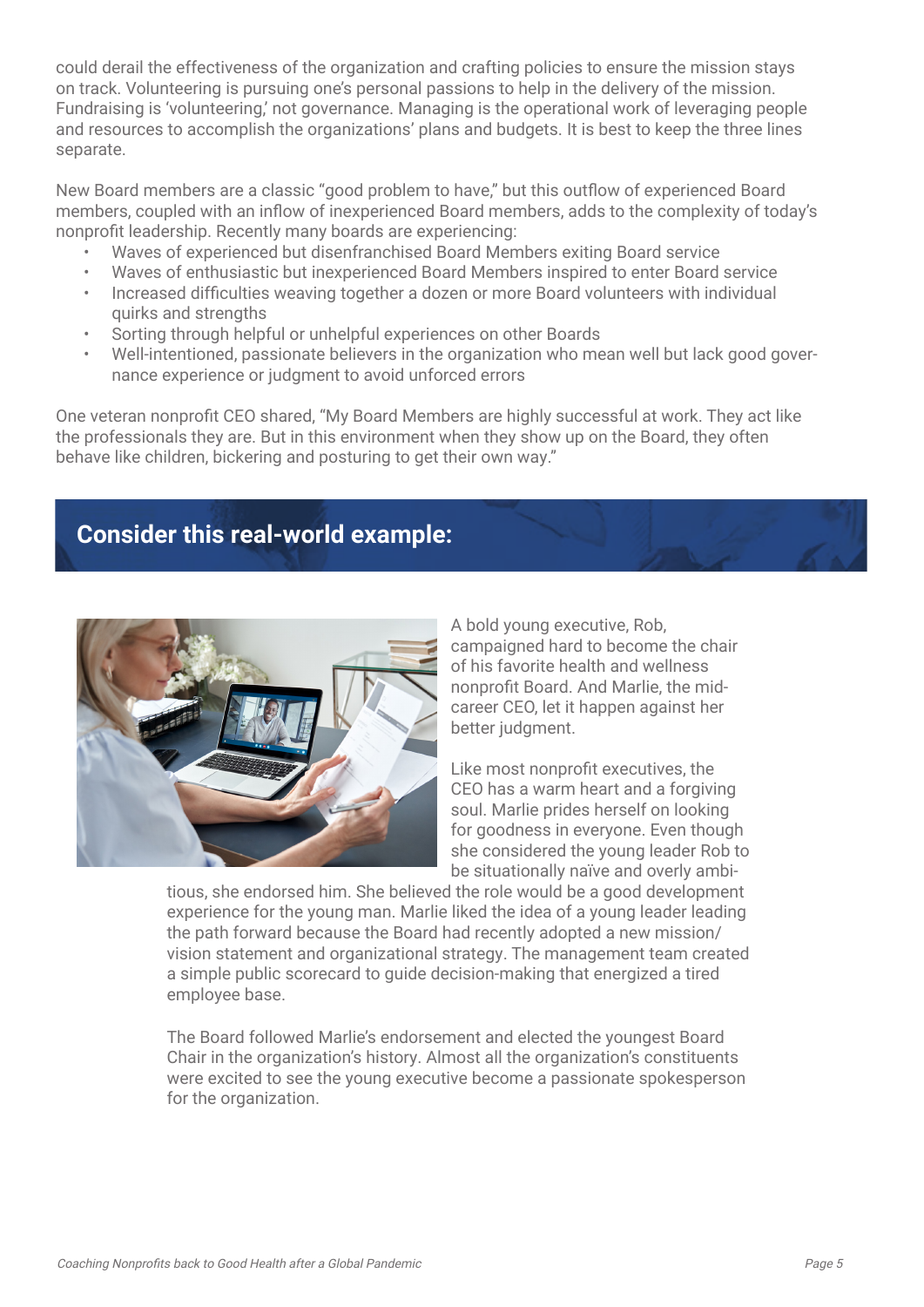Then the Covid-19 pandemic hit. Out of character, the bold young Chair spoke passionately about the need to exercise "an abundance of caution." He immediately called a Board vote to close the offices and put vital services on hold. The vote was 9 for his proposal, and 8 against-a house divided.

Then the racial justice movement threw the nonprofit's core service population into a new state of chaos. The honeymoon period was over quickly for the Board Chair-CEO partnership.

With vital services on hold, the bold young Chair Rob started quietly asking managers, employees, and individual Board Members whether they were really committed to the newly adopted mission and vision. People were confused. He hinted at his intention to formally reconsider the two years of mission/vision work, citing the current cultural context as the rationale for reconsideration. As word spread of his clandestine activity, trust plummeted. Tempers rose.

The CEO, Marlie, reached out for some coaching because she had never experienced anything so difficult. She knew she needed to intervene, but the dialogue between her and the Board Chair had become strained. "Nobody prepared me for a rogue Board Chair," she thought. She was frozen with indecision: What should I do?

The explosion happened when Rob suddenly called for an Executive Session of the Board—a private meeting for Board Members to freely explore specific topics without the CEO in the room. The Board had fallen out of the discipline of holding Executive Sessions as part of every Board meeting, and the sudden request for a private Board meeting sent shock waves through the CEO, her management team, and the Board.

Nonprofit Board and CEO relationships aren't always as difficult as Marlie experienced, but they can be. The situation was resolved with CEO-Chair coaching including a crash course in effective governance, a revamped Board Member Code of Conduct, and an abundance of teachable moments. The good fortune in this situation came from three very savvy, senior Board members who had the experience, knowledge, and courage to wrestle the situation into a healthy place.

**Getting started:** Consider these three ideas for *avoiding commonplace pitfalls*:

- **1. Root out blind-side, rogue Board member behavior:** ensure both the Chair and the CEO meet one-on-one with each Board member once a year to discuss their satisfaction with the Board and the progress of the organization. Share and compare notes – use triangulation as a health-check for the Board.
- **2. Craft a specific behavioral Board Member Code of Conduct:** articulate what's expected for Board members in relation to the Board, the Staff, and the Community. The Board Chair and the CEO can lead by example by completing and openly sharing annual self-assessments.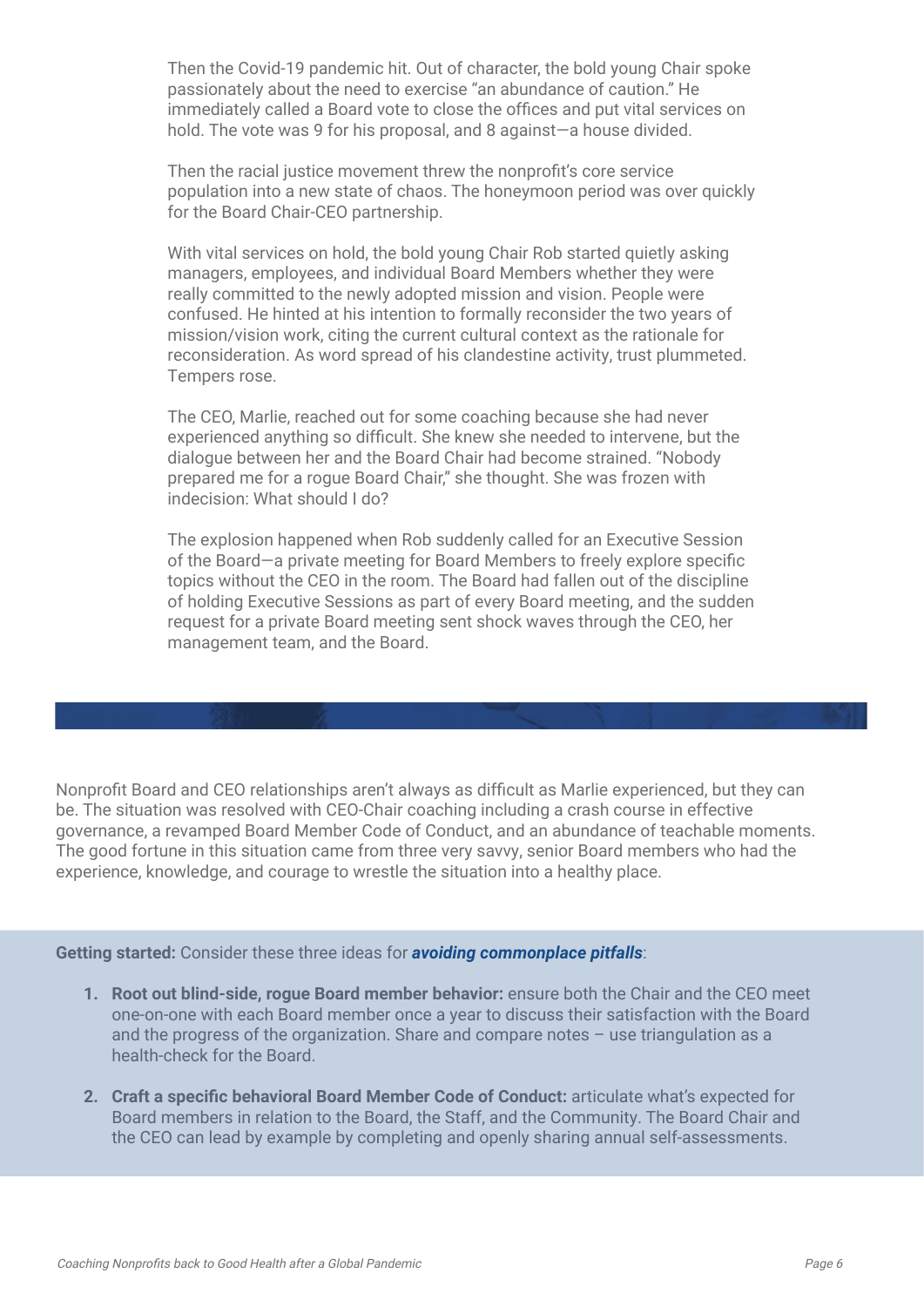**3. Discuss the Say/Do continuum to avoid trust-breaking misunderstandings:** trust can be destroyed by what we say or don't say, or what we do or don't do. The CEO and Board Chair partnership is best-served when both agree on what they will say or not say, and do or not do. It's a simple and powerful strategy to avoid festering mistrust.

#### **The Say/Do Continuum**



#### **3. EMBRACE SUCCESS HABITS**

Marlie realized she previously managed her Board Chair relationship for harmony, working hard behind the scenes to smooth over rough edges. She put her best energy into managing her personal brand with the Board. Marlie mistakenly thought any conflict would ruin their good impression of her, causing her to look out of control and incompetent. With coaching, she learned how to speak up, create clear policy guidelines, negotiate shared commitments with her Chair, and create healthy tension with the Board—healthy tension that would keep the well-being of the organization front and center.

She also discovered that like any healthy relationship, the partnership between CEO and Board Chair requires intentional nurturing. Previously Marlie was careful to not get too close to her Board Chair because the person in that role changes every year. As she shifted her attention to the idea that the Board Chair/CEO needed to be the highest performing team in the organization, she began investing in three Chair relationships: an advisory relationship with the immediate past Chair, day to day coordination with the current Chair, and developing the Chair-elect. In broader thinking about relationships with the "Chairs" she focused most on maintaining continuity with the organization's strategic plan.

Before team-thinking about her Board Chair relationships, she was startled by the previously mentioned emergency Executive Sessions called by her rogue Board Chair. Her immediate thoughts were: "I'm going to get fired!" And then, "I'm furious that they would fire me…why would they fire me?" The simple act of calling an unexpected Executive Session created a downward spiral of mistrust that would take weeks to heal.

Looking back, she realized she was stuck in short-term, survivalist thinking. With help from their coach, the Board adopted a 20-7-3-1 aspirational framework for their visioning, planning, and accountability. All three of Marlie's "Chairs" helped to get this work started:

> **20** = What is our vision for how we will improve the world for our children 20 years from now?

**7** = What is the Big Opportunity we are facing, to change the landscape of the market we serve?

**3** = What are the goals and strategies that will ensure progress toward our 7-year Big Opportunity?

**1** = What are the Top 3 Can't-Miss Priorities for the organization we have to measure and accomplish this year?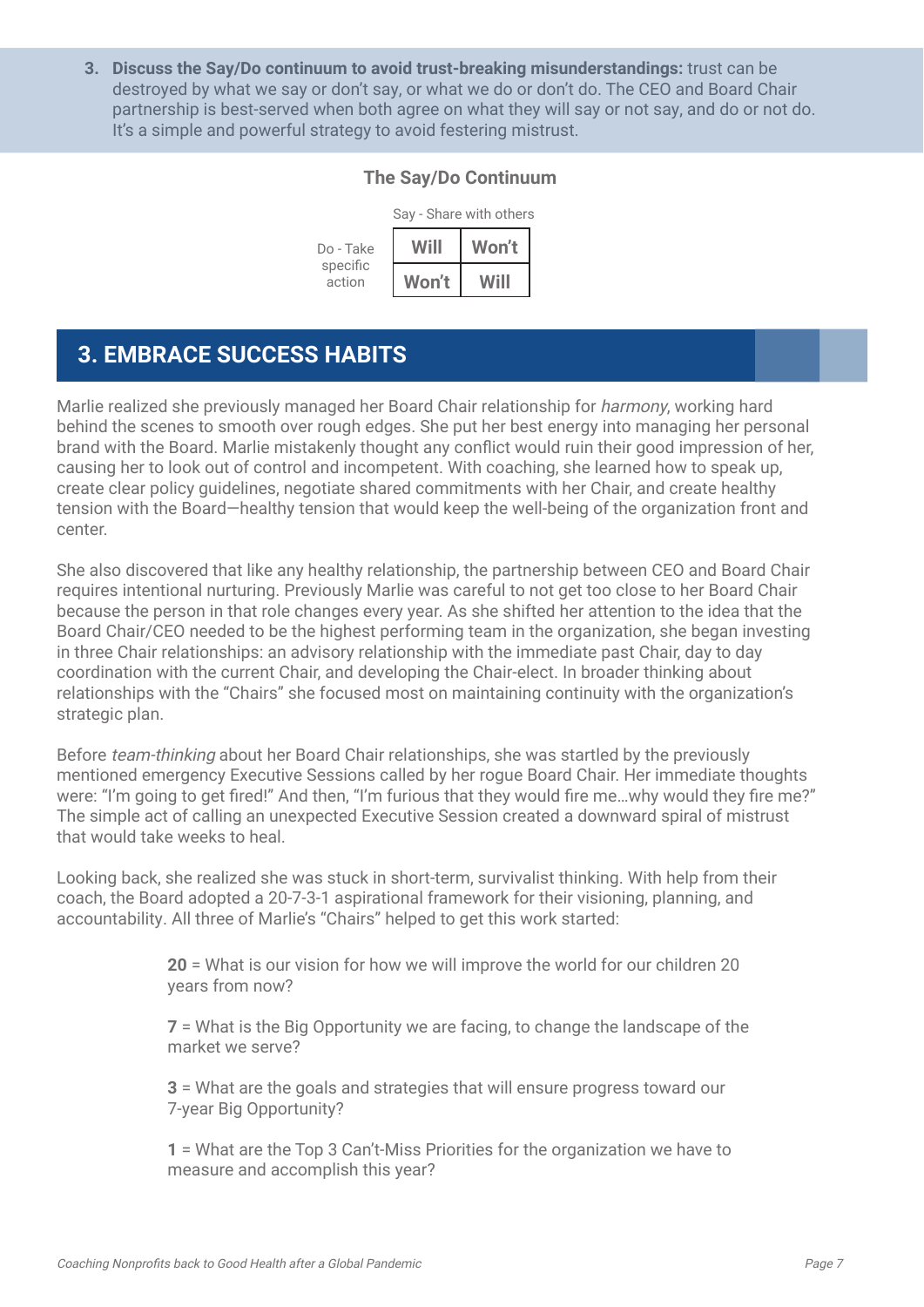With this longer-term orientation, Marlie's board stopped behaving like the tail wagging the dog, and she enjoyed more stable, continuous board relationships.

**Getting Started:** Here are three growth strategies to *Embrace Success Habits*:

- **1. Partner with the Board Chair to involve the Board in establishing a long-term vision and strategic framework:** the aspirational model 20-7-3-1 is simple and effective in helping the staff, Board members, and key stakeholders see a similar future.
- **2. Track the Top 3 Can't-Miss Priorities with a Public Scorecard:** choosing three priorities creates an invigorating sense of focus, and using a scorecard that's openly shared with the Board, staff, and key stakeholders creates a contagious culture of transparency, accountability, and confidence.
- **3. Standardize Executive Sessions into every Board meeting:** the repeated use of this important part of good governance reduces extra emotional energy that can be caused by ad hoc decisions to "call an Executive Session." At the very least, the Chair can use Executive Sessions as an opportunity to ask Board members in private: "How satisfying was this use of your time today?" The answers to that question shape how future agendas will be shaped, and how the CEO and the Board can develop together for future leadership.

## **A SENSE OF URGENCY**

As the world begins to adjust to life after a global pandemic, there's a sense that most people are craving the return to things that feel like "normal." But in the non-profit leadership world that's not a good idea. The needs are rising, and the resources continue to fall short. In terms of the calendar of Board service, time moves quickly. As many Board Chairs turn over annually, non-profit leaders can't take a wait-and-see approach to the CEO/Board Chair relationship. It requires immediate attention—for every incoming Board Chair, the partnership-building can start a year in advance.

## **THE ART AND SCIENCE OF GOODNESS**

The underlying assumption is an idea that lives naturally in the Third Sector, non-profit world: goodness pays. In 2015, Good Leadership rallied the financial and influential support of Cargill and U.S. Bank to study the results of business leaders whose employees described their leadership as being consistent with the word "goodness." Nearly four years of research (literature review, in-depth interviews, and an online survey of 900 leaders) provided two significant findings.

First, the research revealed a definition of goodness that works in business and nonprofit leadership:

## **Goodness is when people thrive together in a culture of encouragement, accountability, and positive teamwork.**

In this definition, the word "people" refers to employees, customers (including clients or patients), owners, shareholders, and leadership (Board, Executives, and Managers). And "thrive together" means "No person will win at the expense of another, because we're in this together." When everyone benefits from success, momentum and engagement only increase.

Second, the research showed how goodness helps business and nonprofit leaders chart a course forward to better financial results **faster and easier** because people are working together to help the organization thrive.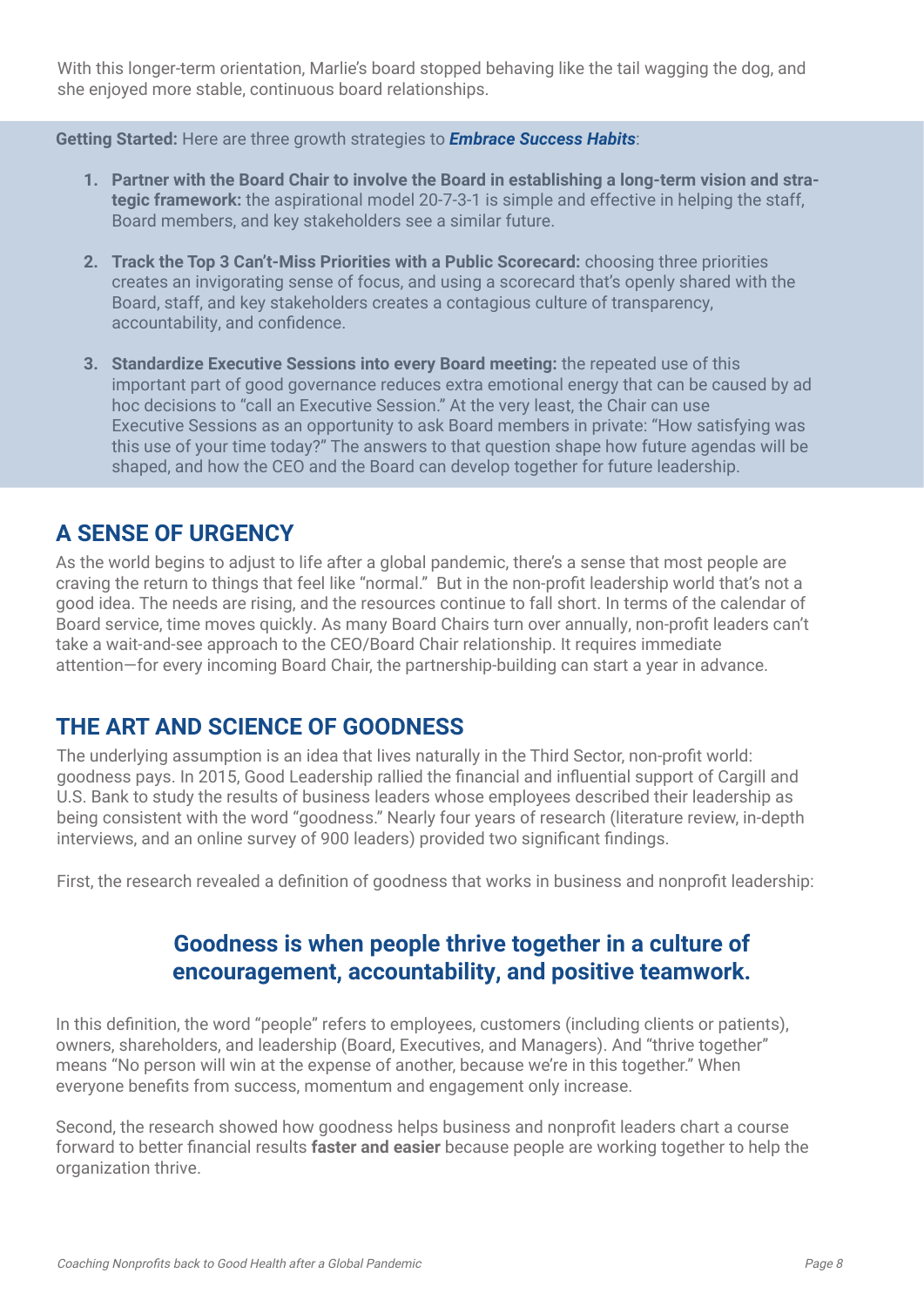In the most basic of terms, working intentionally on the CEO and Board Chair partnership allows the two leaders to role model the thrive together idea organization in ways that shape culture. And it proves out this fundamental truth:

## **Trust is an output, not an input.**

Trust is never automatic. When a Board member rises to the role of Board Chair, their level of trust is shaped by the complex series of interactions they've had with the CEO since they first met. That includes everything in the written and unwritten job descriptions. When people feel well-informed, well-treated, and confident, they enter into the partnership at the top with a bias towards trust. And as the two leaders begin to thrive together, the goodness pays mantra seeps into how things get done throughout the organization.

This makes sense because Goodness is naturally baked into the mission of nonprofits. Thriving together is at the core of goodness. This can only happen when Board Members are growing personally and professionally together. A vibrant CEO and Board Chair partnership is essential to nonprofits thriving over the tumultuous decade to come.

#### If you are interested in learning more about this topics discussed in this paper, reach out to Paul Batz at **info@goodleadership.com** or Jim Rice at **Jim\_Rice@ajg.com**.





#### **About Paul Batz**

Business transformation and good leadership is a team sport. Paul Batz has ushered in the golden era of executive team coaching, changing the conversation about how modern leaders create great results. He founded Good Leadership to help CEOs, business owners, executives, and community leaders grow and thrive with the idea goodness pays. Paul's not-so-secret sauce teaches how alignment, commitment, and open accountability within teams are rewarded with great business results. Paul's personal mission is to help teams weave goodness into their work, achieving more together than they ever could alone. He uses goodness as the subject for team coaching, training, speaking, and inspirational programming.



G Gallagher Insurance | Risk Management | Consulting

#### **About Jim Rice**

Jim Rice, PhD, FACHE is Senior Adviser with the Governance & Leadership service line of Gallagher's Human Resources & Compensation Consulting practice. He focuses his consulting work on strategic governance structures and systems for high performing, tax-exempt nonprofit, credit union and health sector organizations and integrated care systems; visioning for large and small not-for-profit organizations; and leadership development for Physicians, Boards and C-Suite Senior Leaders.